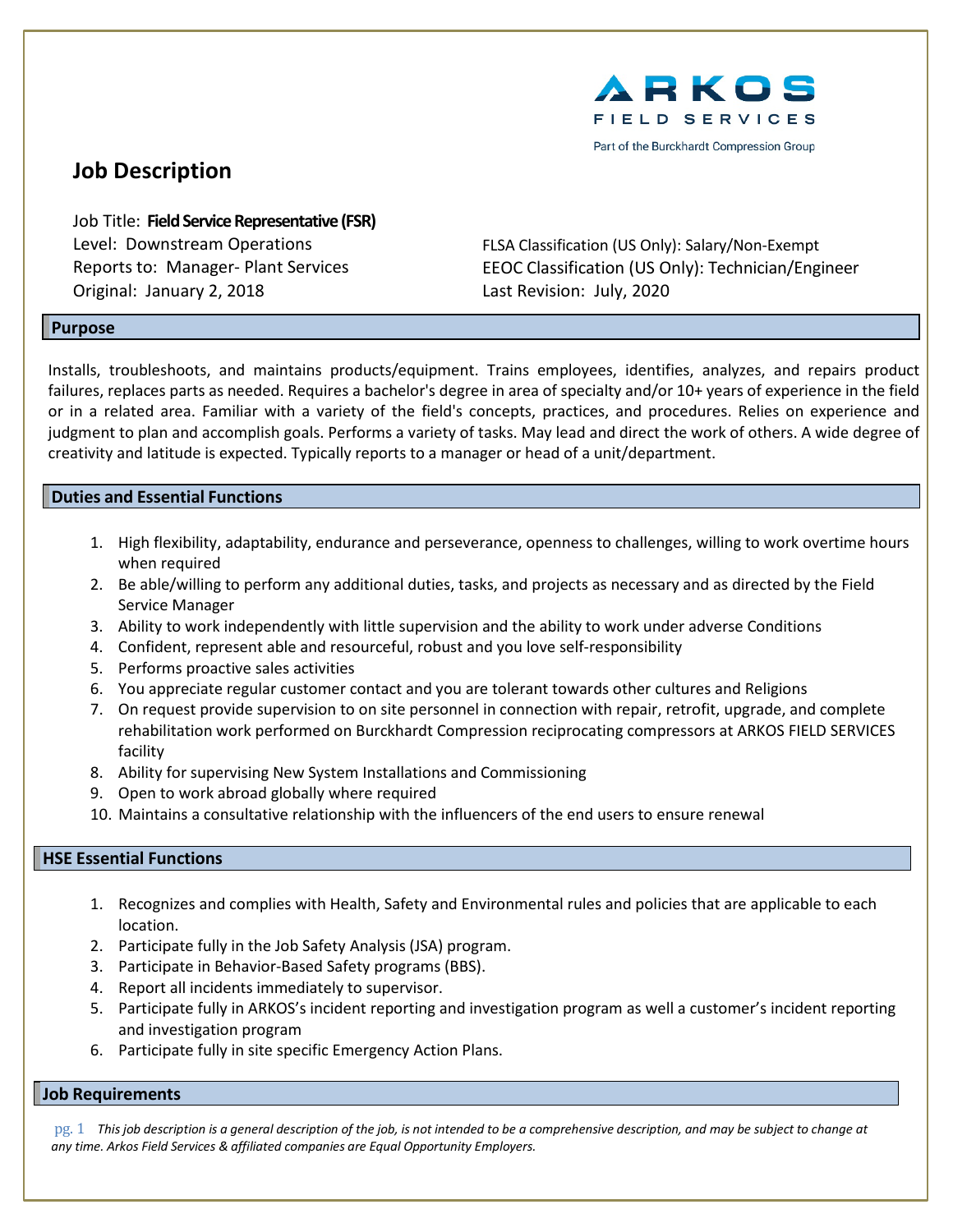### **Education:**

- High school diploma or general education degree (GED)
- Vocational/Trade school or Associate's Degree (AA) preferred
- Have a bachelor's degree in mechanical engineering or similar with experience in the petrochemical / refinery industry
- Having a valid driving license and Passport

### **Experience:**

- Minimum 10+ years' experience servicing in the Downstream Refinery/ Petrochemical Industry
- Experience on Burckhardt Compression Hyper compressor and system maintenance F & K type preferred
- Experience on Dresser Rand Hyper- & Process compressors and system maintenance

### **Skill Requirements:**

- Advanced understanding of Compressor and auxiliary equipment types, models, and theory of operation
- Ability to oversee the Installation, Assembly, Trouble Shooting and Repair procedures related to gas compressors and production equipment
- Ability to decipher P&ID's, Blueprints, Installation Instructions, and Technical Manuals
- Proficient in computer skills necessary to submit detailed reports, documentation and utilize OEM Firm ware related to commissioning
- Experience in the Oil & Gas / Petrochemical / Refinery industry reciprocating compressor products and services directed towards all rotating equipment with significant technical specifications
- Work well in a Team environment
- Must be able to communicate with internal and external customers
- Excellent written and oral communication skills in English (Spanish is an advantage)
- Good organizational skills and ability to prioritize multiple tasks to meet schedules

## *This position will entail other duties as assigned.*

### **Working Environment** (Include travel requirements.)

The work environment characteristics described here are representative of those an employee encounters while performing the essential functions of this position. Reasonable accommodations may be made to enable individuals with disabilities to perform the essential functions.

Physical Requirements: The physical demands described here are representative of those that must be met by an employee to successfully perform the essential functions of this job. Reasonable accommodations may be made to enable individuals with disabilities to perform the essential *functions.*

While performing the duties of this job:

- Ability to perform the physical labor necessary.
- Works occasional overtime
- Frequently lift and/or move up to 60 pounds and occasionally lift and/or move up to 100 pounds with the use of proper lifting techniques and procedures.
- Stand, walk, climb, perform overhead work with fall protection, use hands to feel, handle or operate objects, tools or controls and reach with hands and arms, sit, talk and hear.
- At least 20/40 arrested binocular vision, as well as close vision, distance vision, color vision, peripheral vision, depth perception, and the ability to adjust focus.
- Ability to kneel, balance, push, pull, drive, stoop, climb, and crouch.
- Perform duties while using respiratory protection such as:

pg. 2 This job description is a general description of the job, is not intended to be a comprehensive description, and may be subject to change at *any time. Arkos Field Services & affiliated companies are Equal Opportunity Employers.*